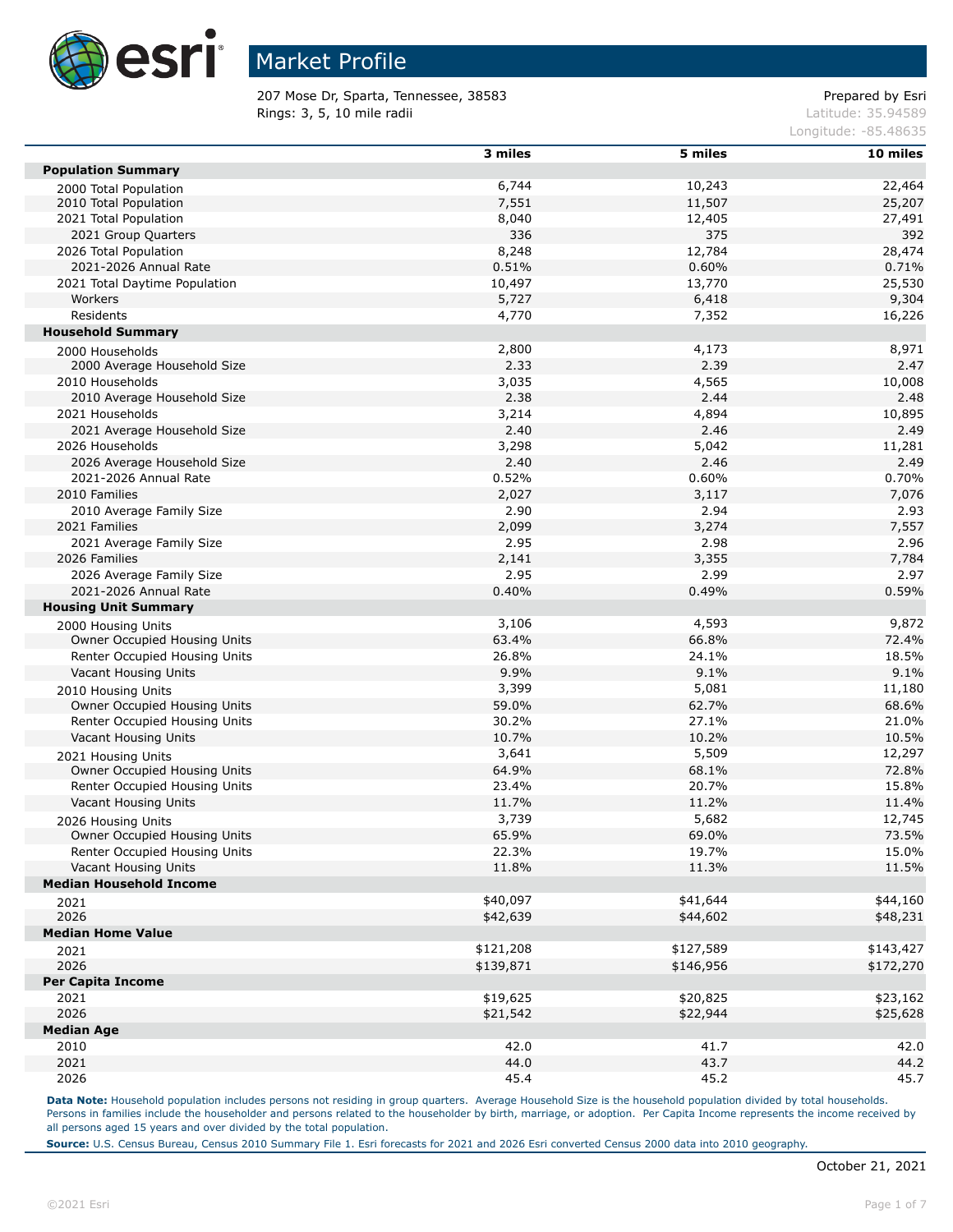

207 Mose Dr, Sparta, Tennessee, 38583 Prepared by Esri Rings: 3, 5, 10 mile radii and the contract of the contract of the contract of the contract of the contract of the contract of the contract of the contract of the contract of the contract of the contract of the contract of

Longitude: -85.48635

|                                            | 3 miles   | 5 miles   | 10 miles  |
|--------------------------------------------|-----------|-----------|-----------|
| 2021 Households by Income                  |           |           |           |
| Household Income Base                      | 3,214     | 4,894     | 10,895    |
| $<$ \$15,000                               | 13.8%     | 13.5%     | 12.7%     |
| $$15,000 - $24,999$                        | 15.2%     | 14.1%     | 13.0%     |
| \$25,000 - \$34,999                        | 12.6%     | 12.5%     | 13.3%     |
| \$35,000 - \$49,999                        | 19.4%     | 18.4%     | 16.1%     |
| \$50,000 - \$74,999                        | 21.7%     | 21.7%     | 20.5%     |
| \$75,000 - \$99,999                        | 9.5%      | 10.6%     | 12.7%     |
| \$100,000 - \$149,999                      | 5.8%      | 6.1%      | 6.8%      |
| \$150,000 - \$199,999                      | 1.3%      | 2.0%      | 2.9%      |
| $$200,000+$                                | 0.7%      | 1.0%      | 2.0%      |
| Average Household Income                   | \$49,297  | \$52,414  | \$58,342  |
| 2026 Households by Income                  |           |           |           |
| Household Income Base                      | 3,298     | 5,042     | 11,281    |
| $<$ \$15,000                               | 12.0%     | 11.7%     | 11.0%     |
| $$15,000 - $24,999$                        | 13.2%     | 12.2%     | 11.3%     |
| \$25,000 - \$34,999                        | 12.6%     | 12.5%     | 13.0%     |
| \$35,000 - \$49,999                        | 20.2%     | 18.9%     | 16.2%     |
| \$50,000 - \$74,999                        | 22.7%     | 22.5%     | 21.1%     |
| \$75,000 - \$99,999                        | 10.3%     | 11.5%     | 13.7%     |
| $$100,000 - $149,999$                      | 6.7%      | 7.0%      | 7.8%      |
| $$150,000 - $199,999$                      | 1.7%      | 2.5%      | 3.7%      |
| $$200,000+$                                | 0.7%      | 1.1%      | 2.2%      |
| Average Household Income                   | \$54,126  | \$57,774  | \$64,583  |
| 2021 Owner Occupied Housing Units by Value |           |           |           |
| Total                                      | 2,363     | 3,752     | 8,948     |
| $<$ \$50,000                               | 8.5%      | 8.4%      | 9.3%      |
| \$50,000 - \$99,999                        | 31.9%     | 29.3%     | 23.4%     |
| $$100,000 - $149,999$                      | 22.6%     | 22.4%     | 19.9%     |
| \$150,000 - \$199,999                      | 13.3%     | 13.6%     | 13.3%     |
| \$200,000 - \$249,999                      | 7.7%      | 8.4%      | 11.7%     |
| \$250,000 - \$299,999                      | 6.5%      | 7.5%      | 9.6%      |
| \$300,000 - \$399,999                      | 6.5%      | 6.8%      | 8.1%      |
| \$400,000 - \$499,999                      | 0.1%      | 0.3%      | 1.1%      |
| \$500,000 - \$749,999                      | 2.0%      | 2.0%      | 1.6%      |
| \$750,000 - \$999,999                      | 0.0%      | 0.3%      | 0.7%      |
| $$1,000,000 - $1,499,999$                  | 0.7%      | 1.1%      | 0.9%      |
| \$1,500,000 - \$1,999,999                  | 0.0%      | 0.1%      | 0.2%      |
| $$2,000,000 +$                             | 0.0%      | 0.1%      | 0.1%      |
| Average Home Value                         | \$158,005 | \$171,743 | \$188,182 |
| 2026 Owner Occupied Housing Units by Value |           |           |           |
| Total                                      | 2,463     | 3,920     | 9,363     |
| $<$ \$50,000                               | 6.3%      | 6.0%      | 6.4%      |
| \$50,000 - \$99,999                        | 26.1%     | 23.7%     | 18.5%     |
| $$100,000 - $149,999$                      | 22.0%     | 21.6%     | 19.0%     |
| \$150,000 - \$199,999                      | 14.4%     | 14.3%     | 13.7%     |
| \$200,000 - \$249,999                      | 9.4%      | 9.9%      | 13.0%     |
| \$250,000 - \$299,999                      | 8.6%      | 9.9%      | 12.2%     |
| \$300,000 - \$399,999                      | 9.1%      | 9.4%      | 10.9%     |
| \$400,000 - \$499,999                      | 0.2%      | 0.4%      | 1.5%      |
| \$500,000 - \$749,999                      | 2.9%      | 2.7%      | 2.1%      |
| \$750,000 - \$999,999                      | 0.0%      | 0.4%      | 1.1%      |
| $$1,000,000 - $1,499,999$                  | 1.0%      | 1.5%      | 1.2%      |
| \$1,500,000 - \$1,999,999                  | 0.0%      | 0.1%      | 0.3%      |
| $$2,000,000 +$                             | 0.0%      | 0.1%      | 0.2%      |
| Average Home Value                         | \$181,818 | \$198,597 | \$217,878 |

**Data Note:** Income represents the preceding year, expressed in current dollars. Household income includes wage and salary earnings, interest dividends, net rents, pensions, SSI and welfare payments, child support, and alimony.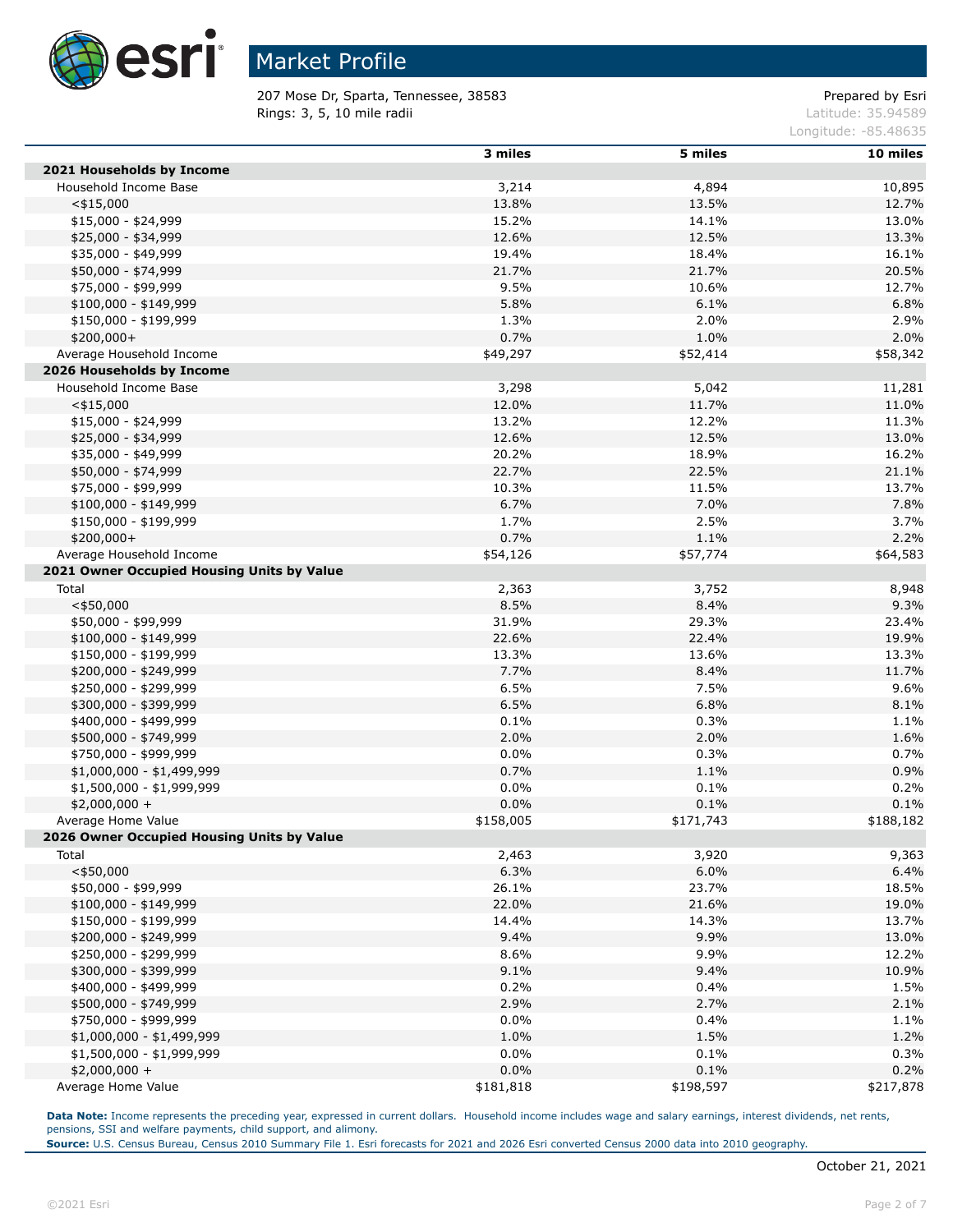

 $\overline{a}$ 

# Market Profile

207 Mose Dr, Sparta, Tennessee, 38583 etc. 207 Mose Dr, Sparta, Tennessee, 28583 Rings: 3, 5, 10 mile radii and the contract of the contract of the contract of the contract of the contract of the contract of the contract of the contract of the contract of the contract of the contract of the contract of

Longitude: -85.48635

|                        | 3 miles | 5 miles | 10 miles |
|------------------------|---------|---------|----------|
| 2010 Population by Age |         |         |          |
| Total                  | 7,550   | 11,505  | 25,206   |
| $0 - 4$                | 5.9%    | 6.0%    | 5.8%     |
| $5 - 9$                | 5.9%    | 6.0%    | 6.2%     |
| $10 - 14$              | 6.1%    | 6.2%    | 6.5%     |
| $15 - 24$              | 12.1%   | 12.0%   | 11.6%    |
| $25 - 34$              | 11.7%   | 11.5%   | 11.0%    |
| $35 - 44$              | 12.3%   | 12.6%   | 12.9%    |
| $45 - 54$              | 14.3%   | 14.3%   | 14.6%    |
| $55 - 64$              | 11.9%   | 12.6%   | 13.9%    |
| $65 - 74$              | 9.4%    | 9.5%    | 9.9%     |
| 75 - 84                | 6.8%    | 6.3%    | 5.5%     |
| $85 +$                 | 3.6%    | 2.9%    | 2.1%     |
| $18 +$                 | 78.5%   | 78.1%   | 77.5%    |
| 2021 Population by Age |         |         |          |
| Total                  | 8,039   | 12,404  | 27,489   |
| $0 - 4$                | 5.2%    | 5.3%    | 5.2%     |
| $5 - 9$                | 5.5%    | 5.7%    | 5.7%     |
| $10 - 14$              | 5.4%    | 5.7%    | 5.8%     |
| $15 - 24$              | 10.2%   | 10.0%   | 9.8%     |
| $25 - 34$              | 13.0%   | 12.8%   | 12.3%    |
| $35 - 44$              | 11.7%   | 11.9%   | 12.2%    |
| $45 - 54$              | 12.2%   | 12.3%   | 12.5%    |
| $55 - 64$              | 14.0%   | 14.1%   | 14.5%    |
| $65 - 74$              | 12.0%   | 12.4%   | 13.2%    |
| 75 - 84                | 7.0%    | 6.7%    | 6.5%     |
| $85 +$                 | 3.8%    | 3.1%    | 2.3%     |
| $18 +$                 | 80.9%   | 80.3%   | 80.2%    |
| 2026 Population by Age |         |         |          |
| Total                  | 8,247   | 12,786  | 28,474   |
| $0 - 4$                | 5.1%    | 5.1%    | 5.0%     |
| $5 - 9$                | 5.3%    | 5.5%    | 5.5%     |
| $10 - 14$              | 5.7%    | 5.9%    | 6.0%     |
| $15 - 24$              | 10.2%   | 10.1%   | 9.8%     |
| $25 - 34$              | 11.1%   | 10.7%   | 10.1%    |
| $35 - 44$              | 12.1%   | 12.4%   | 12.7%    |
| $45 - 54$              | 11.7%   | 12.0%   | 12.4%    |
| $55 - 64$              | 13.6%   | 13.8%   | 14.1%    |
| $65 - 74$              | 13.3%   | 13.2%   | 13.6%    |
| 75 - 84                | 8.2%    | 8.1%    | 8.2%     |
| $85 +$                 | 3.7%    | 3.1%    | 2.5%     |
| $18 +$                 | 80.8%   | 80.1%   | 80.0%    |
| 2010 Population by Sex |         |         |          |
| Males                  | 3,598   | 5,545   | 12,329   |
| Females                | 3,953   | 5,962   | 12,878   |
| 2021 Population by Sex |         |         |          |
| Males                  | 3,860   | 6,027   | 13,526   |
| Females                | 4,180   | 6,377   | 13,965   |
| 2026 Population by Sex |         |         |          |
| Males                  | 3,976   | 6,236   | 14,045   |
| Females                | 4,272   | 6,548   | 14,429   |
|                        |         |         |          |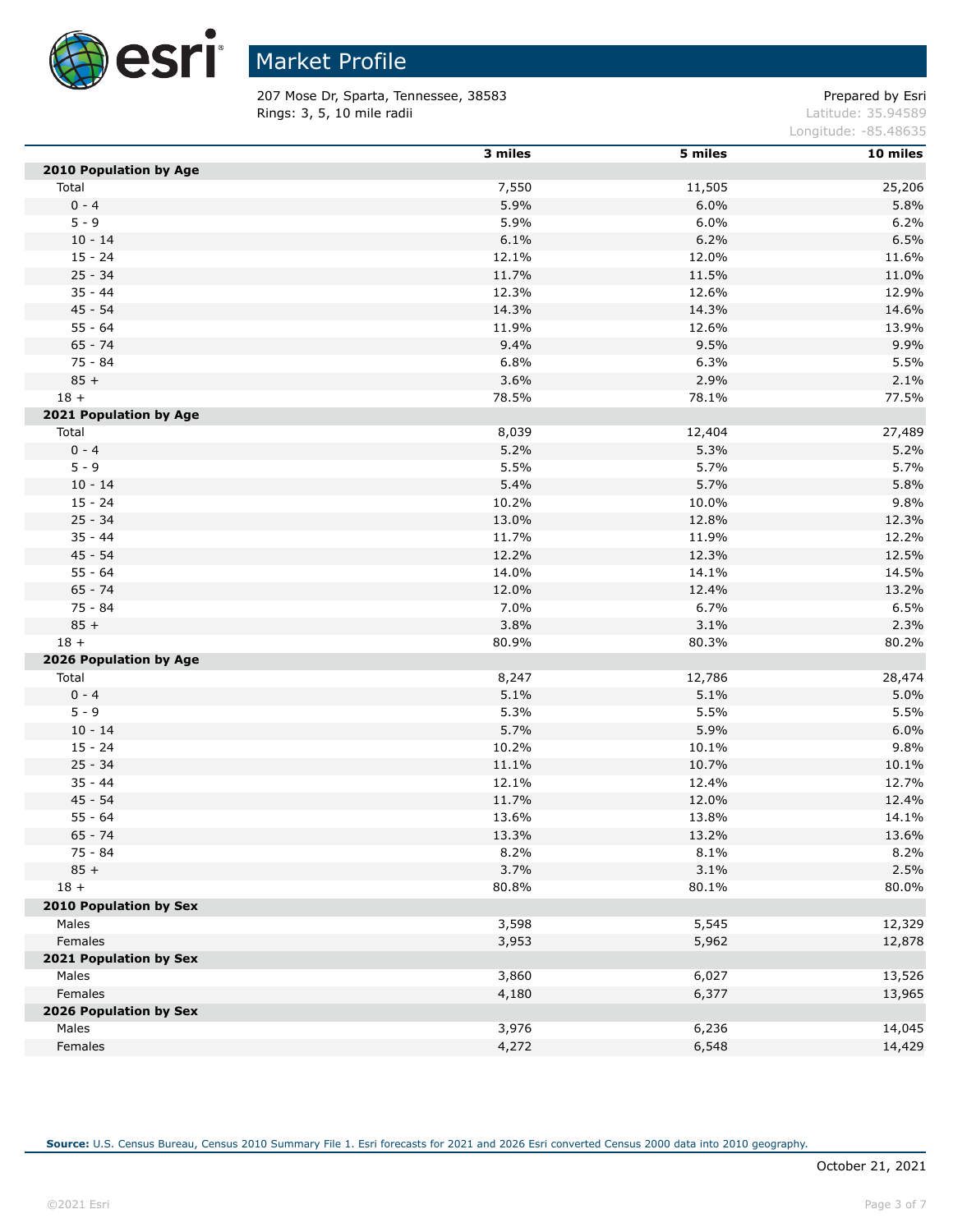

207 Mose Dr, Sparta, Tennessee, 38583 etc. 2022 and 2012 and 2012 and 2012 and 2012 and 2012 and 201 Rings: 3, 5, 10 mile radii and the contract of the contract of the contract of the contract of the contract of the contract of the contract of the contract of the contract of the contract of the contract of the contract of

Longitude: -85.48635

|                                                    | 3 miles | 5 miles | 10 miles |
|----------------------------------------------------|---------|---------|----------|
| 2010 Population by Race/Ethnicity                  |         |         |          |
| Total                                              | 7,552   | 11,508  | 25,206   |
| White Alone                                        | 92.4%   | 93.6%   | 95.7%    |
| <b>Black Alone</b>                                 | 4.2%    | 3.4%    | 1.8%     |
| American Indian Alone                              | 0.4%    | 0.4%    | 0.3%     |
| Asian Alone                                        | 0.4%    | 0.3%    | 0.3%     |
| Pacific Islander Alone                             | 0.1%    | 0.1%    | 0.1%     |
| Some Other Race Alone                              | 0.5%    | 0.5%    | 0.4%     |
| Two or More Races                                  | 1.9%    | 1.7%    | 1.4%     |
| Hispanic Origin                                    | 1.8%    | 1.8%    | 1.7%     |
| Diversity Index                                    | 17.4    | 15.4    | 11.4     |
| 2021 Population by Race/Ethnicity                  |         |         |          |
| Total                                              | 8,041   | 12,405  | 27,492   |
| White Alone                                        | 90.8%   | 92.2%   | 94.5%    |
| <b>Black Alone</b>                                 | 4.3%    | 3.4%    | 1.8%     |
| American Indian Alone                              | 0.6%    | 0.6%    | 0.5%     |
| Asian Alone                                        | 0.6%    | 0.5%    | 0.4%     |
| Pacific Islander Alone                             | 0.1%    | 0.1%    | 0.1%     |
| Some Other Race Alone                              | 0.9%    | 0.8%    | 0.8%     |
| Two or More Races                                  | 2.7%    | 2.4%    | 1.9%     |
| Hispanic Origin                                    | 3.4%    | 3.4%    | 3.1%     |
| Diversity Index                                    | 22.9    | 20.5    | 16.0     |
| 2026 Population by Race/Ethnicity                  |         |         |          |
| Total                                              | 8,248   | 12,784  | 28,474   |
| White Alone                                        | 89.9%   | 91.4%   | 93.8%    |
| <b>Black Alone</b>                                 | 4.3%    | 3.4%    | 1.9%     |
| American Indian Alone                              | 0.7%    | 0.7%    | 0.6%     |
| Asian Alone                                        | 0.8%    | 0.6%    | 0.5%     |
| Pacific Islander Alone                             | 0.1%    | 0.1%    | 0.1%     |
| Some Other Race Alone                              | 1.1%    | 1.0%    | 0.9%     |
| Two or More Races                                  | 3.1%    | 2.8%    | 2.2%     |
| Hispanic Origin                                    | 4.1%    | 4.1%    | 3.7%     |
| Diversity Index                                    | 25.3    | 22.9    | 18.1     |
| 2010 Population by Relationship and Household Type |         |         |          |
| Total                                              | 7,551   | 11,507  | 25,208   |
| In Households                                      | 95.6%   | 96.7%   | 98.5%    |
| In Family Households                               | 80.3%   | 82.1%   | 84.7%    |
| Householder                                        | 26.6%   | 27.2%   | 28.1%    |
| Spouse                                             | 18.1%   | 19.2%   | 21.2%    |
| Child                                              | 30.0%   | 30.1%   | 30.0%    |
| Other relative                                     | 3.1%    | 3.1%    | 3.0%     |
| Nonrelative                                        | 2.5%    | 2.5%    | 2.4%     |
| In Nonfamily Households                            | 15.2%   | 14.6%   | 13.8%    |
| In Group Quarters                                  | 4.4%    | 3.3%    | 1.5%     |
| Institutionalized Population                       | 4.4%    | 3.2%    | 1.5%     |
| Noninstitutionalized Population                    | 0.0%    | 0.0%    | 0.0%     |

Data Note: Persons of Hispanic Origin may be of any race. The Diversity Index measures the probability that two people from the same area will be from different race/ ethnic groups. **Source:** U.S. Census Bureau, Census 2010 Summary File 1. Esri forecasts for 2021 and 2026 Esri converted Census 2000 data into 2010 geography.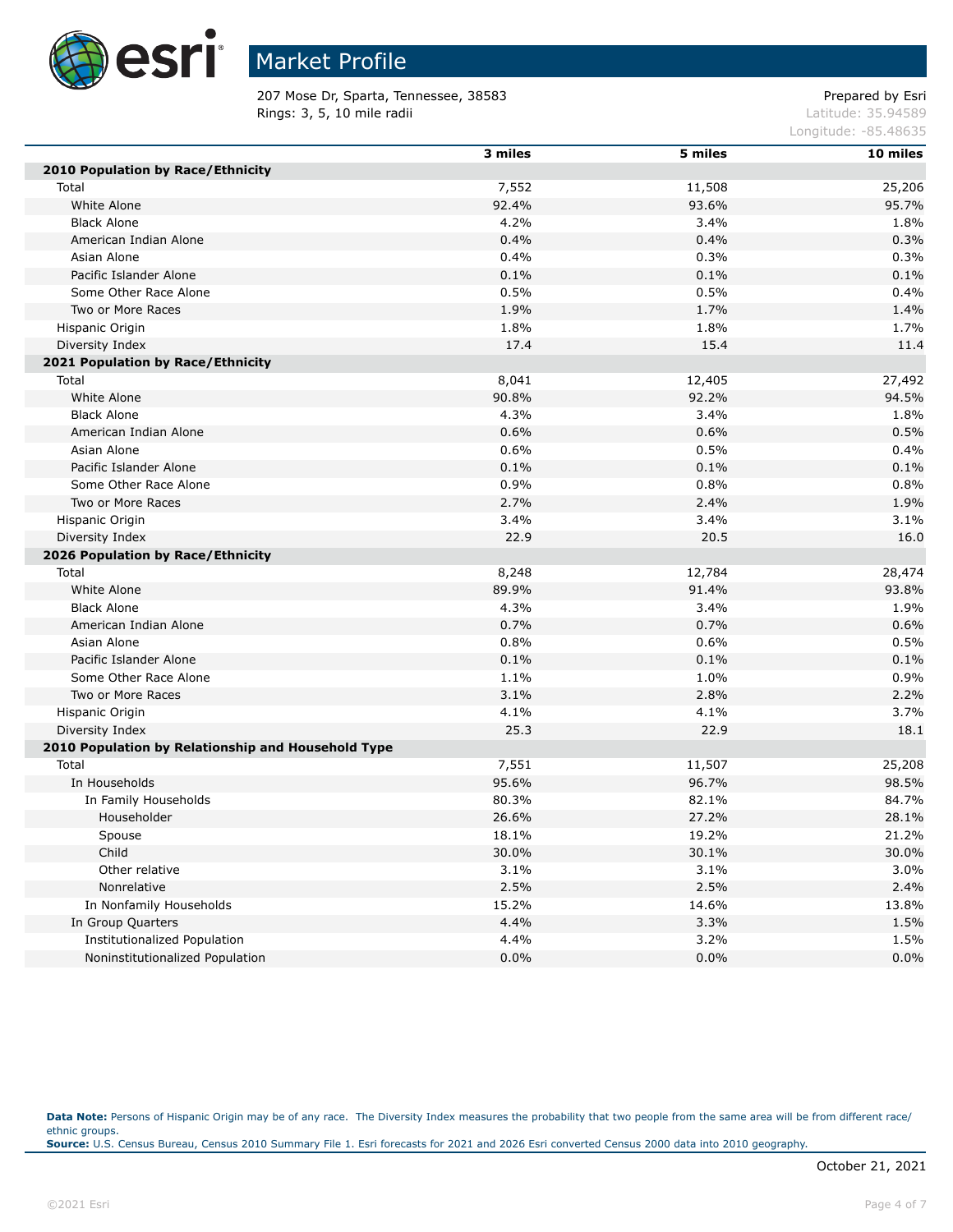

П

П

П

# Market Profile

207 Mose Dr, Sparta, Tennessee, 38583 etc. 207 Mose Dr, Sparta, Tennessee, 28583 Rings: 3, 5, 10 mile radii and the contract of the contract of the contract of the contract of the contract of the contract of the contract of the contract of the contract of the contract of the contract of the contract of

Longitude: -85.48635

|                                               | 3 miles | 5 miles         | 10 miles |
|-----------------------------------------------|---------|-----------------|----------|
| 2021 Population 25+ by Educational Attainment |         |                 |          |
| Total                                         | 5,916   | 9,090           | 20,208   |
| Less than 9th Grade                           | 9.1%    | 8.5%            | 6.9%     |
| 9th - 12th Grade, No Diploma                  | 8.8%    | 8.4%            | 8.9%     |
| High School Graduate                          | 35.6%   | 37.1%           | 37.3%    |
| GED/Alternative Credential                    | 10.2%   | 8.7%            | 7.5%     |
| Some College, No Degree                       | 20.5%   | 20.5%           | 20.2%    |
| Associate Degree                              | 6.0%    | 5.6%            | 5.0%     |
| Bachelor's Degree                             | 6.1%    | 7.2%            | 8.8%     |
| Graduate/Professional Degree                  | 3.7%    | 3.9%            | 5.3%     |
|                                               |         |                 |          |
| 2021 Population 15+ by Marital Status         |         |                 |          |
| Total                                         | 6,740   | 10,336<br>23.3% | 22,893   |
| <b>Never Married</b>                          | 24.8%   |                 | 21.6%    |
| Married                                       | 50.4%   | 52.7%           | 56.3%    |
| Widowed                                       | 9.5%    | 9.2%            | 8.5%     |
| Divorced                                      | 15.3%   | 14.8%           | 13.7%    |
| 2021 Civilian Population 16+ in Labor Force   |         |                 |          |
| Civilian Population 16+                       | 3,400   | 5,320           | 12,001   |
| Population 16+ Employed                       | 93.6%   | 93.8%           | 93.6%    |
| Population 16+ Unemployment rate              | 6.4%    | 6.2%            | 6.4%     |
| Population 16-24 Employed                     | 12.8%   | 12.0%           | 10.8%    |
| Population 16-24 Unemployment rate            | 8.1%    | 7.3%            | 10.9%    |
| Population 25-54 Employed                     | 60.8%   | 62.3%           | 63.8%    |
| Population 25-54 Unemployment rate            | 7.6%    | 7.3%            | 6.6%     |
| Population 55-64 Employed                     | 18.7%   | 18.2%           | 18.0%    |
| Population 55-64 Unemployment rate            | 3.7%    | 4.2%            | 5.5%     |
| Population 65+ Employed                       | 7.8%    | 7.5%            | 7.3%     |
| Population 65+ Unemployment rate              | 0.0%    | 0.0%            | 0.1%     |
| 2021 Employed Population 16+ by Industry      |         |                 |          |
| Total                                         | 3,183   | 4,988           | 11,232   |
| Agriculture/Mining                            | 2.2%    | 2.2%            | 1.8%     |
| Construction                                  | 7.2%    | 6.5%            | 6.5%     |
| Manufacturing                                 | 21.1%   | 22.0%           | 22.7%    |
| <b>Wholesale Trade</b>                        | 2.6%    | 2.3%            | 2.4%     |
| Retail Trade                                  | 11.0%   | 10.6%           | 11.2%    |
| Transportation/Utilities                      | 7.7%    | 8.2%            | 9.0%     |
| Information                                   | 0.6%    | 0.6%            | 0.8%     |
| Finance/Insurance/Real Estate                 | 4.1%    | 4.2%            | 4.1%     |
| Services                                      | 38.7%   | 38.2%           | 36.4%    |
| <b>Public Administration</b>                  | 4.7%    | 5.2%            | 5.1%     |
| 2021 Employed Population 16+ by Occupation    |         |                 |          |
| Total                                         | 3,182   | 4,990           | 11,231   |
| White Collar                                  | 49.3%   | 49.8%           | 50.1%    |
| Management/Business/Financial                 | 8.8%    | 9.5%            | 10.9%    |
| Professional                                  | 17.8%   | 18.4%           | 17.5%    |
| Sales                                         | 9.1%    | 8.9%            | 9.1%     |
| Administrative Support                        | 13.6%   | 13.1%           | 12.6%    |
| Services                                      | 17.8%   | 17.4%           | 15.6%    |
|                                               |         |                 |          |
| <b>Blue Collar</b>                            | 32.8%   | 32.9%           | 34.3%    |
| Farming/Forestry/Fishing                      | 0.7%    | 0.8%            | 0.7%     |
| Construction/Extraction                       | 6.3%    | 6.0%            | 5.9%     |
| Installation/Maintenance/Repair               | 3.7%    | 3.9%            | 3.9%     |
| Production                                    | 11.8%   | 12.5%           | 14.1%    |
| Transportation/Material Moving                | 10.3%   | 9.7%            | 9.8%     |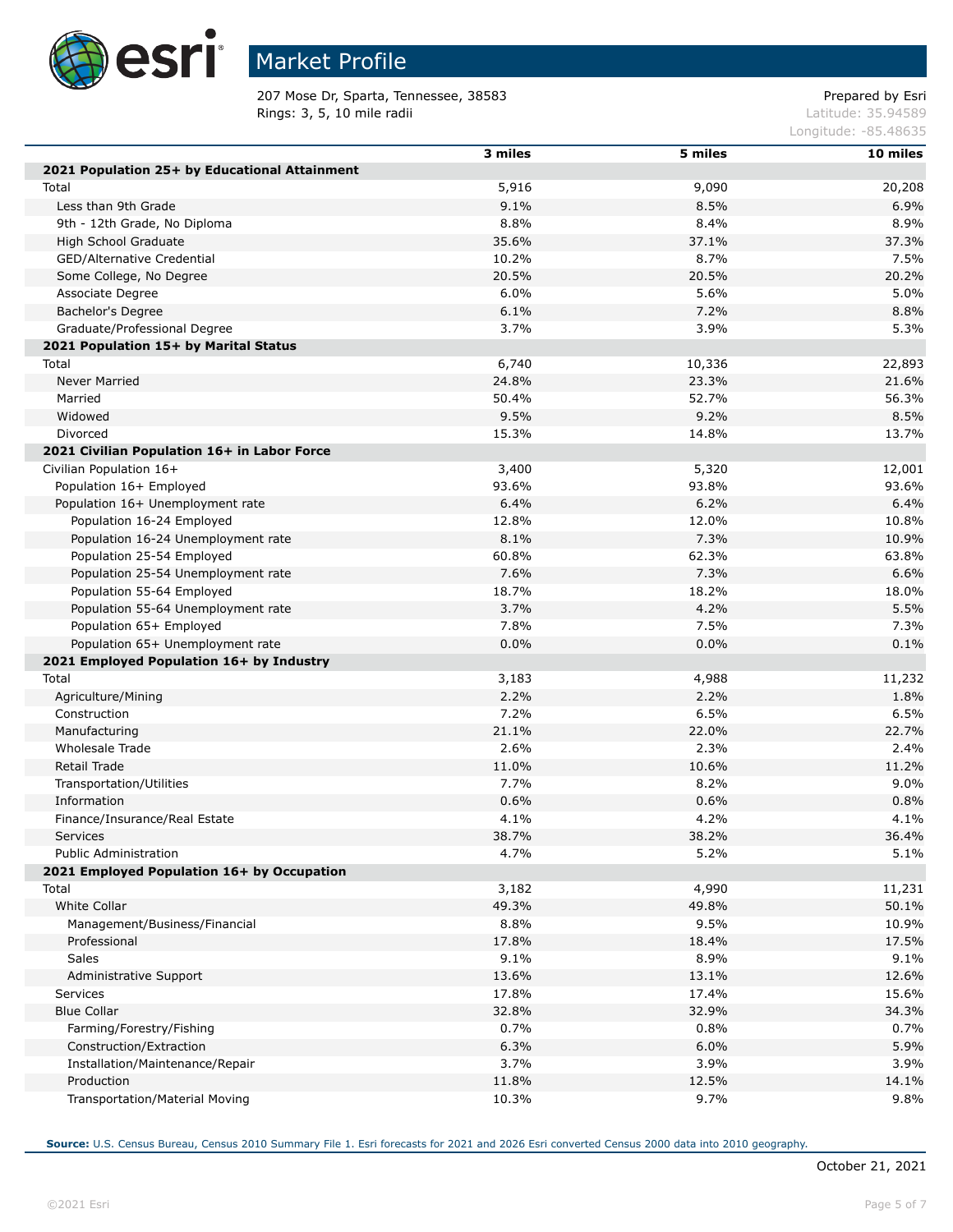

207 Mose Dr, Sparta, Tennessee, 38583 etc. 207 Mose Dr Prepared by Esri Rings: 3, 5, 10 mile radii and the contract of the contract of the contract of the contract of the contract of the contract of the contract of the contract of the contract of the contract of the contract of the contract of

Longitude: -85.48635

|                                               | 3 miles | 5 miles | 10 miles |
|-----------------------------------------------|---------|---------|----------|
| 2010 Households by Type                       |         |         |          |
| Total                                         | 3,034   | 4,564   | 10,009   |
| Households with 1 Person                      | 29.4%   | 27.7%   | 24.9%    |
| Households with 2+ People                     | 70.6%   | 72.3%   | 75.1%    |
| Family Households                             | 66.8%   | 68.3%   | 70.7%    |
| Husband-wife Families                         | 45.3%   | 48.1%   | 53.2%    |
| With Related Children                         | 17.8%   | 18.7%   | 20.3%    |
| Other Family (No Spouse Present)              | 21.5%   | 20.2%   | 17.5%    |
| Other Family with Male Householder            | 5.6%    | 5.5%    | 5.3%     |
| With Related Children                         | 3.0%    | 3.0%    | 3.0%     |
| Other Family with Female Householder          | 15.9%   | 14.6%   | 12.1%    |
| With Related Children                         | 8.9%    | 8.3%    | 7.1%     |
| Nonfamily Households                          | 3.8%    | 4.0%    | 4.4%     |
|                                               |         |         |          |
| All Households with Children                  | 30.2%   | 30.6%   | 31.0%    |
|                                               |         |         |          |
| Multigenerational Households                  | 4.6%    | 4.6%    | 4.2%     |
| Unmarried Partner Households                  | 6.1%    | 6.1%    | 6.0%     |
| Male-female                                   | 5.4%    | 5.5%    | 5.4%     |
| Same-sex                                      | 0.7%    | 0.6%    | 0.6%     |
| 2010 Households by Size                       |         |         |          |
| Total                                         | 3,037   | 4,565   | 10,007   |
| 1 Person Household                            | 29.4%   | 27.7%   | 24.9%    |
| 2 Person Household                            | 34.2%   | 35.1%   | 37.3%    |
| 3 Person Household                            | 16.3%   | 16.7%   | 16.7%    |
| 4 Person Household                            | 11.9%   | 12.1%   | 12.3%    |
| 5 Person Household                            | 5.4%    | 5.5%    | 5.7%     |
| 6 Person Household                            | 1.7%    | 1.8%    | 2.0%     |
| 7 + Person Household                          | 1.1%    | 1.1%    | 1.1%     |
| 2010 Households by Tenure and Mortgage Status |         |         |          |
| Total                                         | 3,035   | 4,565   | 10,008   |
| Owner Occupied                                | 66.1%   | 69.8%   | 76.6%    |
| Owned with a Mortgage/Loan                    | 36.7%   | 38.6%   | 41.5%    |
| Owned Free and Clear                          | 29.5%   | 31.2%   | 35.1%    |
| Renter Occupied                               | 33.9%   | 30.2%   | 23.4%    |
| 2021 Affordability, Mortgage and Wealth       |         |         |          |
| Housing Affordability Index                   | 195     | 193     | 183      |
| Percent of Income for Mortgage                | 12.7%   | 12.9%   | 13.6%    |
| Wealth Index                                  | 40      | 45      | 56       |
| 2010 Housing Units By Urban/ Rural Status     |         |         |          |
| <b>Total Housing Units</b>                    | 3,399   | 5,081   | 11,180   |
| Housing Units Inside Urbanized Area           | 0.0%    | 0.0%    | 0.0%     |
| Housing Units Inside Urbanized Cluster        | 55.0%   | 44.7%   | 23.9%    |
| <b>Rural Housing Units</b>                    | 45.0%   | 55.3%   | 76.1%    |
| 2010 Population By Urban/ Rural Status        |         |         |          |
| <b>Total Population</b>                       | 7,551   | 11,507  | 25,207   |
| Population Inside Urbanized Area              | 0.0%    | 0.0%    | 0.0%     |
| Population Inside Urbanized Cluster           | 53.5%   | 43.1%   | 23.3%    |
| Rural Population                              | 46.5%   | 56.9%   | 76.7%    |

Data Note: Households with children include any households with people under age 18, related or not. Multigenerational households are families with 3 or more parentchild relationships. Unmarried partner households are usually classified as nonfamily households unless there is another member of the household related to the householder. Multigenerational and unmarried partner households are reported only to the tract level. Esri estimated block group data, which is used to estimate polygons or non-standard geography.